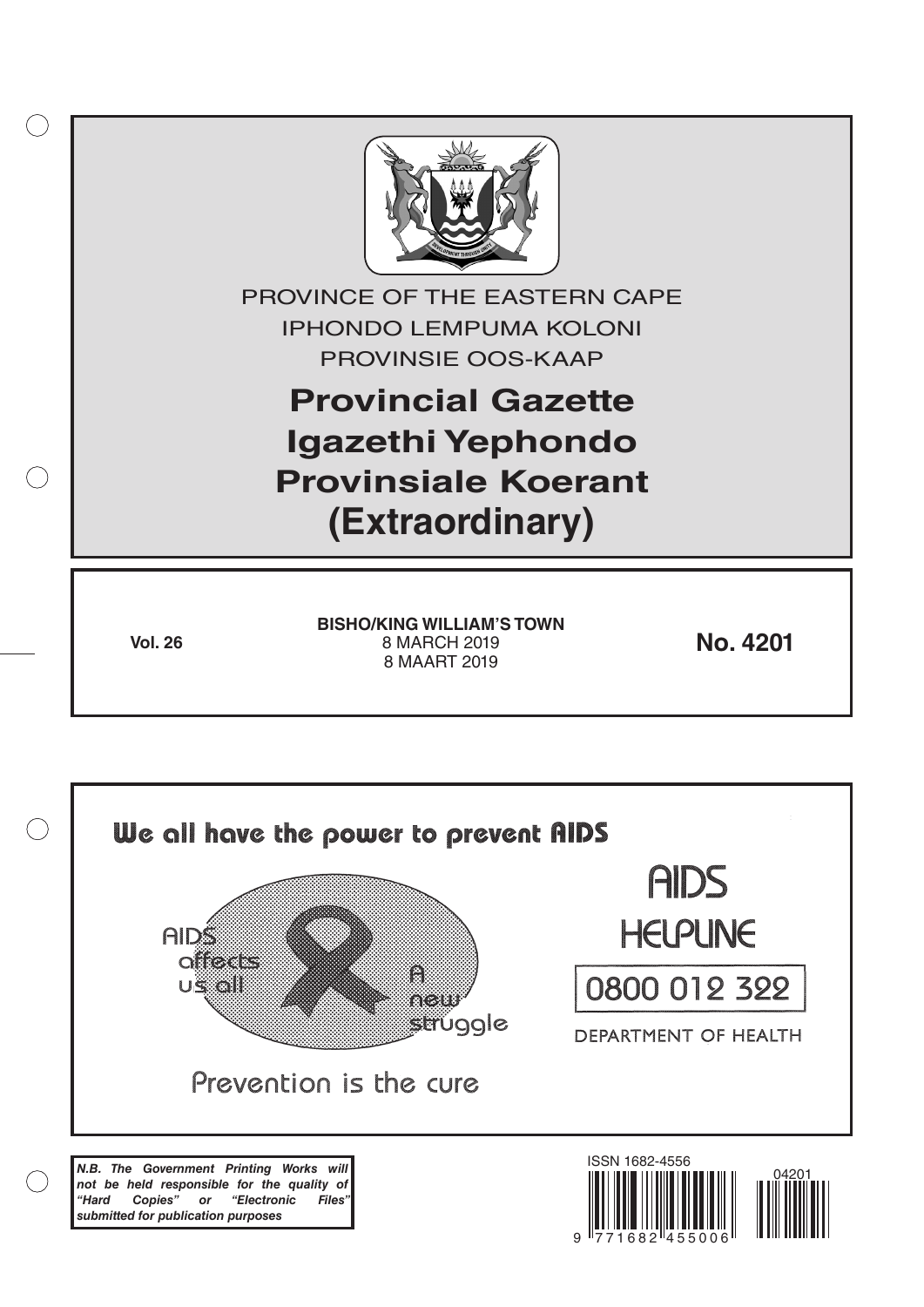# **IMPORTANT NOTICE:**

**The GovernmenT PrinTinG Works Will noT be held resPonsible for any errors ThaT miGhT occur due To The submission of incomPleTe / incorrecT / illeGible coPy.**

**no fuTure queries Will be handled in connecTion WiTh The above.**

#### **CONTENTS**

|    |                                                                                                      | Gazette<br>No. | Paae<br>No. |
|----|------------------------------------------------------------------------------------------------------|----------------|-------------|
|    | <b>PROVINCIAL NOTICES • PROVINSIALE KENNISGEWINGS</b>                                                |                |             |
| 66 | Local Government: Municipal Electoral Act, 2000: Election Timetable: Ward 21 of the Nyandeni [EC155] | 4201           |             |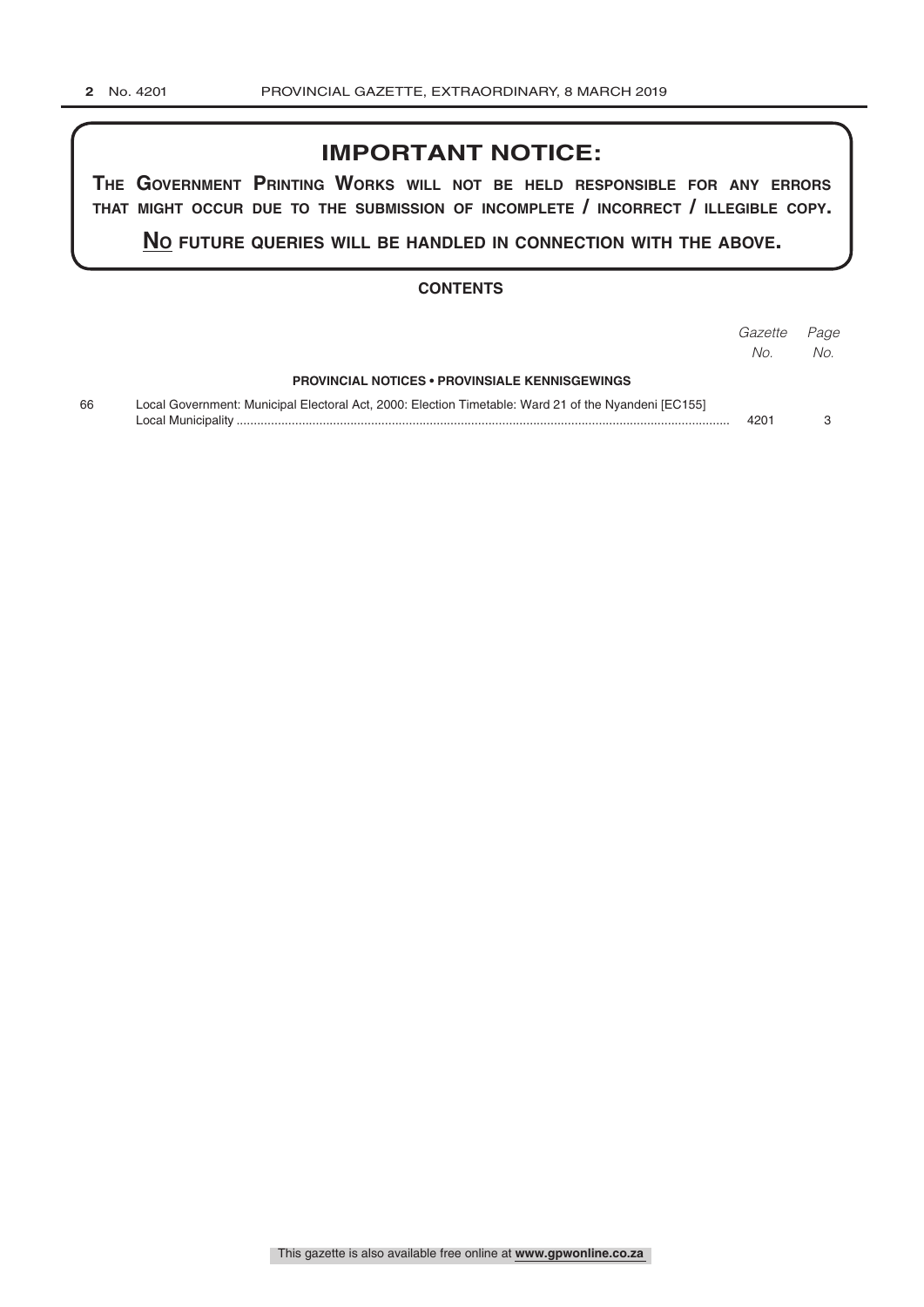## Provincial Notices • Provinsiale Kennisgewings

## **PROVINCIAL NOTICE 66 OF 2019**

## **ELECTORAL COMMISSION**

## **ELECTION TIMETABLE**

The Electoral Commission hereby gives notice that it has in terms of section 11 of the Local Government: Municipal Electoral Act, 2000, compiled the election timetable set out below to apply to the municipal by-elections to be held on 27 March 2019 in respect of Ward 21 of the Nyandeni [EC155] Local Municipality; as proclaimed by Provincial Notice number 44 of 2019, as published in the Provincial Gazette Extraordinary No. 4190 of the Eastern Cape Province, dated 22 February 2019. A reference to "section" in this election timetable is a reference to that section in the Local Government: Municipal Electoral Act, 2000 (Act No. 27 of 2000).

## **Cut-off time for act to be performed**

1 An act required in terms of this Act to be performed by not later than a date in the election timetable must be performed before 17:00 on that date, unless otherwise specified.

## **Certification of the voters' roll**

2 By 28 February 2019 the chief electoral officer must certify the segments of the voters' roll for the voting districts to be used in the by-elections in terms of section 6(2)(a).

#### **Notice that lists of addresses of voting stations are available for inspection**

3 By 28 February 2019 the chief electoral officer must give notice that copies of a list of voting stations and their addresses will be available for inspection at the office of the Commission's local representative in terms of section 19(5).

## **Notice of route of mobile voting stations**

4 If the Commission decides to use mobile voting stations in the byelections, the Commission must by 8 March 2019 give notice of the route, including the locations and estimated times of stopping of each mobile voting station in terms of section 22(1).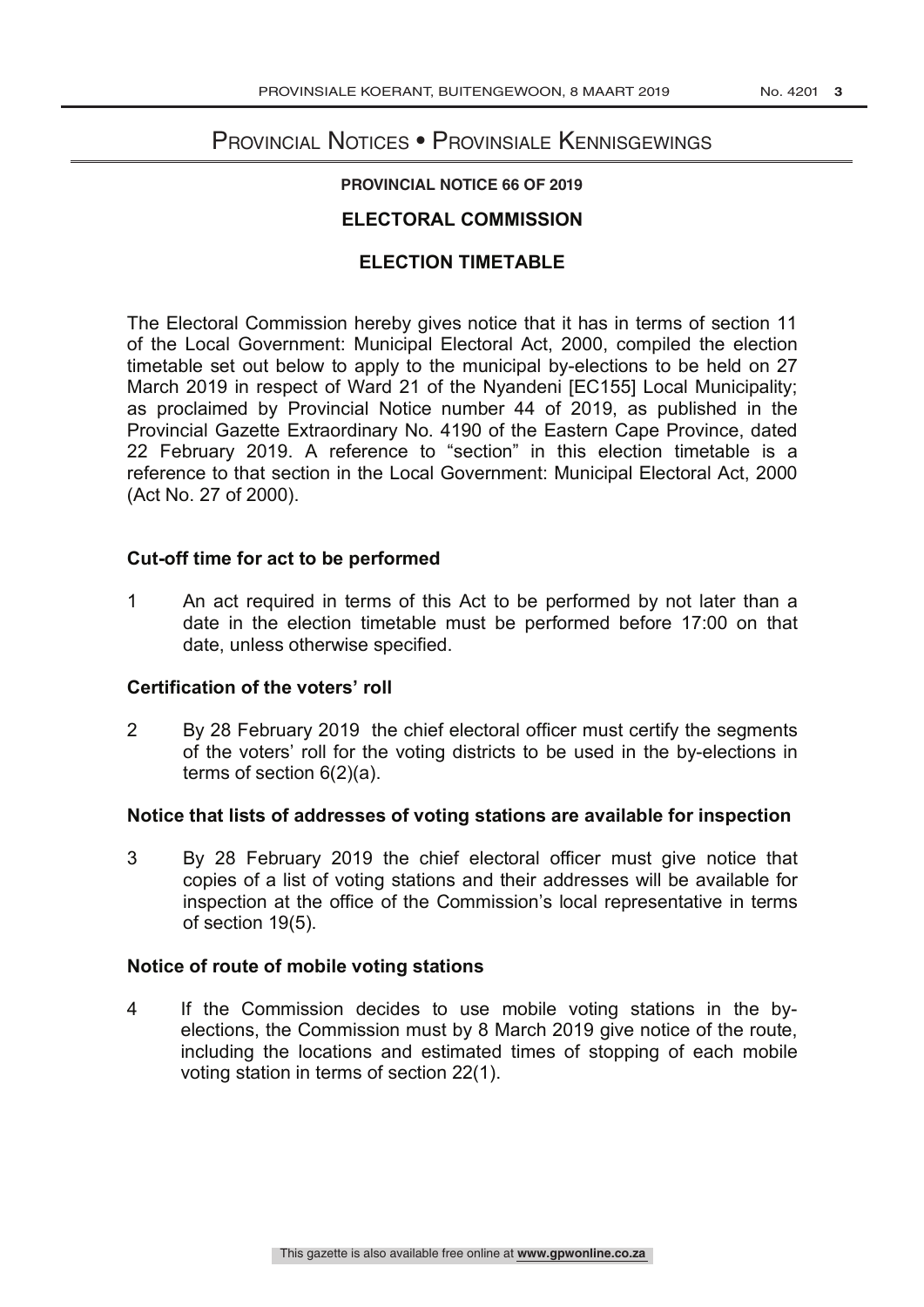#### **Cut–off date for nomination of ward candidates to contest an election**

5 By no later than 4 March 2019 at 17h00, the nomination of a person to contest the by-election in a municipality as a ward candidate must be submitted to the Commission's local representative on a prescribed form and in the prescribed manner in terms of section 17(1).

#### **Cut–off date for compilation and certification of ward candidate lists**

6 By 11 March 2019 the Commission must compile for each ward a list of ward candidates, certify those lists for that by-election, and keep copies of the lists available at the office of the Commission's local representative in terms of section 18 (1).

#### **Cut-off date for issuing certificates**

7 By 11 March 2019 the Commission must issue to each ward candidate contesting the by-election, a prescribed certificate in terms of section  $18(1)(d)$ .

#### **Application for special vote**

8 10(1) By no later than 15 March 2019 a voter may apply in terms of Regulation 28B (1) to cast special vote within the voting district where she or he is registered. [Applications for special votes will only be received from 11 March 2019]

(2) On 26 March 2019 voters who had successfully applied to cast their special votes at the voting station, may visit the voting station between 08h00 and 17h00 to cast their special votes.

(3) On 26 March 2019 voting officers must visit voters who had successfully applied to cast their special votes at their places of residence, to afford them the opportunity to cast their votes there.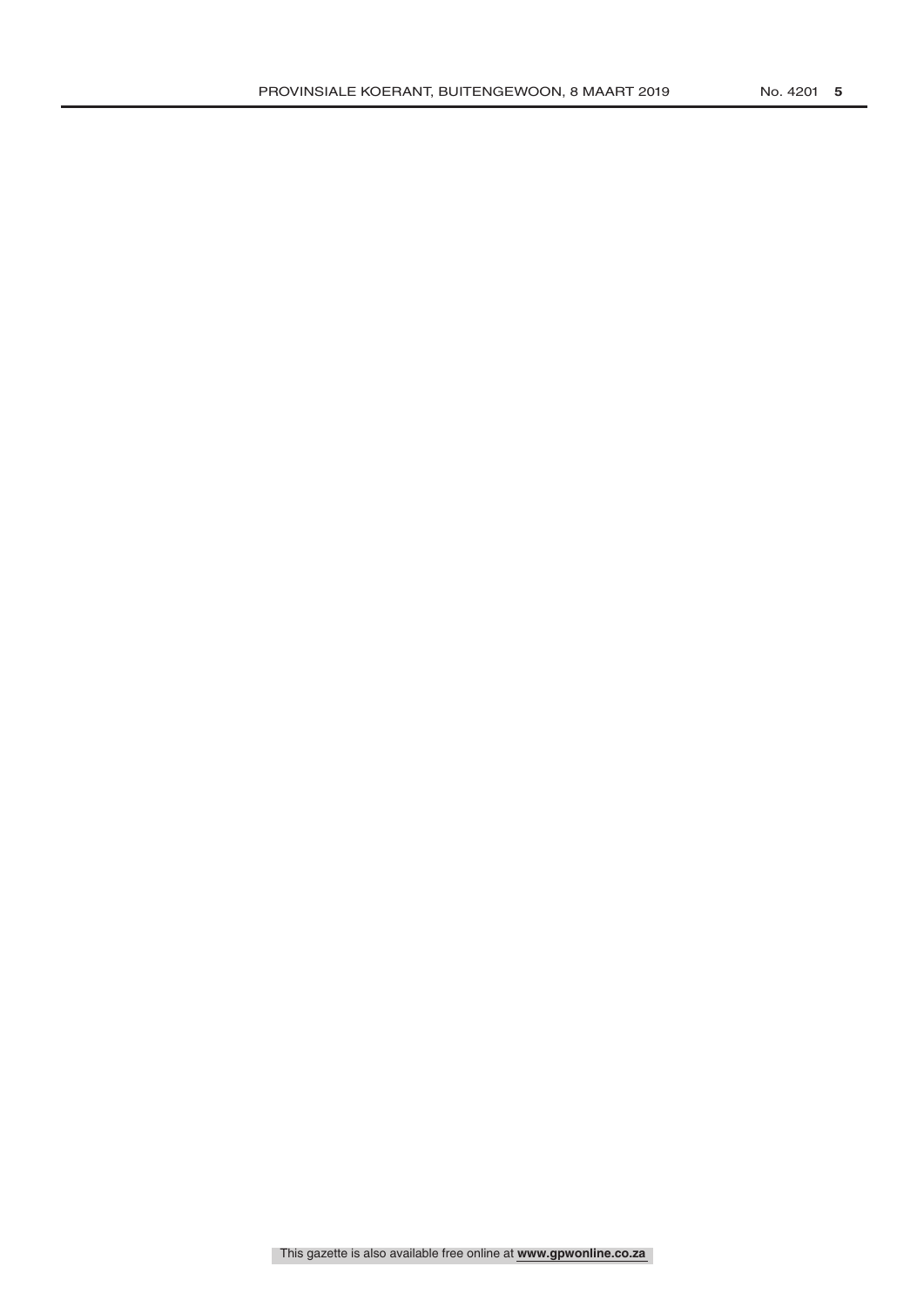This gazette is also available free online at **www.gpwonline.co.za**